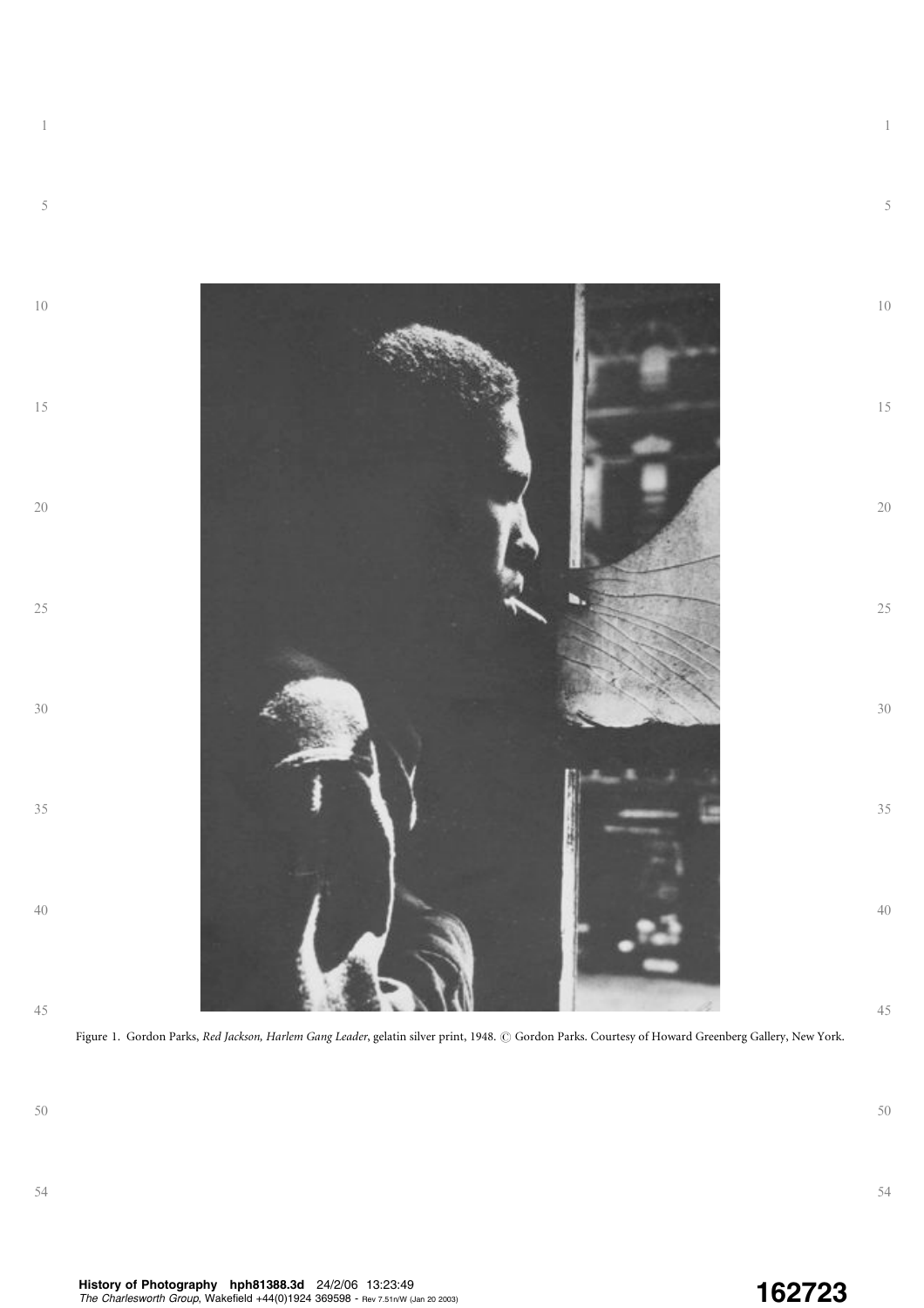# Looking Up: The Child and the City

# Alan Marcus

This article examines the work of four documentary photographers: Gordon Parks, Helen Levitt, Walter Rosenblum and Jerome Liebling. During the late-1930s and 1940s, they photographed, in unique ways, the children and adolescents living in New York City. Their distinctive forms of street photography explore a subterrain of attitudes about child behaviour in an urban environment. The study is based upon interviews conducted by the author and a close examination of the work of the photographers.

Keywords: urban photography, representations of children, New York City, Gordon Parks (born 1912), Helen Levitt (born 1918), Walter Rosenblum (born 1919), Jerome Liebling (born 1924)

From its inception, documentary photography has placed the experience of children at the centre of the urban frame. In the late nineteenth century, Jacob Riis (1849–1914) caused a sensation with his images of destitute families; early in the twentieth century, Lewis Hine (1874–1940) exposed the scandal of child labour. The esteem of this early social documentary photography was later celebrated by public events such as Lewis Hine's retrospective at the Riverside Museum in 1939 and Jacob Riis's exhibition at the Museum of the City in New York in 1947. This study examines the work of four photographers who carried on the legacy of these distinguished practitioners. Gordon Parks, Helen Levitt, Walter Rosenblum and Jerome Liebling, during the late-1930s and 1940s, photographed the children and adolescents of New York City. Each of the four worked from different life experiences and used different formal and conceptual approaches to the subject. Based upon interviews conducted by the author and a close examination of the work of the photographers, this essay explores how the photographer's role as either witness or participant-observer informs the visual frame.

# Gordon Parks

The city is a place of danger for many children and adolescents. The portrait of Red Jackson, Harlem Gang Leader, 1948 (figure 1), by Gordon Parks gives an immediate sense of an urban youth exposed to danger. Though Red has already reached the dominant role of a gang leader at the age of sixteen, the cloak of darkness suggests an older man. His stance is brooding, guarded, his right hand clutching a possible weapon. He peers out at the night through broken glass. Much of the glass has already fallen away, and what is left is cracked — the dirty, translucent fragments providing a tenuous shield. A dangling cigarette implies his cavalier toughness and links him to contemporary iconic images of youthful, troubled anti-heroes, such as James Dean and Marlon Brando.

History of Photography, Volume 30, Number 2, Summer 2006<br>ISSN 0303-7298 © 2006 Taylor & Francis 121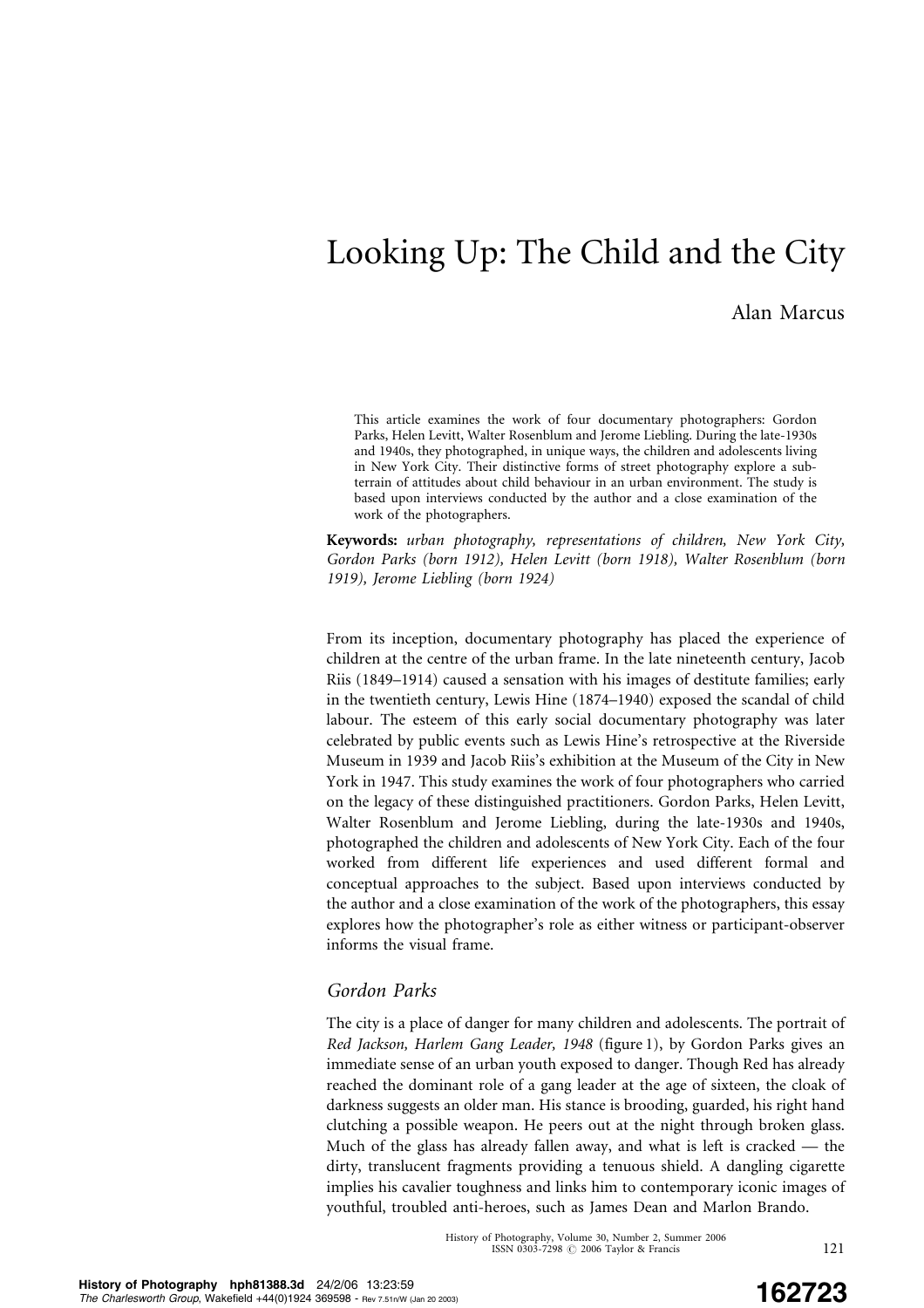### Alan Marcus

1

5

10

15

20

 $25$ 

30

35

40

45

50

54

Gordon Parks was born in 1912, the youngest of fifteen children to a poor farming family in the small town of Fort Scott on the Kansas prairie land. He lost his mother at the age of fifteen and found himself on the road shortly afterwards. In his revealing autobiography, Voices in the Mirror (1990), Parks recalls the conflicts of childhood and of growing up in a segregated society endemic with racism and prejudice. 'I realize that, even within the limits of my childhood vision, I was on a search for pride', he states.<sup>1</sup> After leaving home, he was subjected to a series of violent experiences and periods of deprivation while supporting himself as a hotel busboy and as a piano player in a brothel. 'I consider myself lucky to be alive – especially when I remember that four of my close friends died of senseless brutality before they were twenty-one'.<sup>2</sup>

Gordon Parks went on to become a leading photographer and composer, and one of the first African-American film directors to work for a Hollywood studio. Parks published his first novel, The Learning Tree in 1963, based on his Kansas childhood. The next year he directed his first documentary, Flavio (1964), about a boy growing up in a slum in San Paolo, Brazil. After several more documentaries, Parks was asked by Warner Brothers to direct the movie adaptation of The Learning Tree (1968); his book having sold over a quarter of a million copies. This project was then followed by the highly successful cult film, Shaft (1971), for MGM. He made further feature films and documentaries and also continued to compose music, write poetry and books and photograph.

I interviewed Gordon Parks over a two-day period at his Manhattan apartment about his long and varied career. Following his appointment as a staff photographer for LIFE, Parks completed 297 assignments for the magazine between 1948 and 1970, culminating this career with photo essays on Black Panther leader Eldridge Cleaver and boxer Muhammad Ali. A listing of the assignments is carefully documented in Martin Bush's The Photographs of Gordon Parks (1983).<sup>3</sup> A conversation Parks had early in life, with his terminally ill brother Leroy, left a lasting impression on Parks and fuelled his drive to succeed. His brother advised him that, 'I couldn't whip the world with my fist, but that my brain was a much stronger weapon, and I remembered those words a long while'. $4$ 

This theme of using photography and other creative pursuits to channel his rebellion and anger at American society's injustices was taken up in Parks's book, A Choice of Weapons (1966).<sup>5</sup> In one passage he recounts the period when he worked as a bellboy in an exclusive men's club in Saint Paul, Minnesota: 'To most of them, I was invisible and unhearing, a sort of dark ectoplasm that only materialized when their fingers snapped for service'.<sup>6</sup> Overcoming bigotry, Parks obtained a job photographing fashion models in Saint Paul before going to Washington in 1942, where he got the opportunity to work for Roy Stryker at the Farm Security Administration (FSA) during the last year of its operation. A New Deal government agency formed during the Depression, the FSA was responsible for nurturing and commissioning much social documentary photography.

FSA photographers, such as Dorothea Lange and Walker Evans, rigorously embraced the agency's mandate for using photography to create images documenting the state of America's rural and urban poverty. Parks's first photograph for the FSA, American Gothic (1942), depicted a black charwoman, Ella Watson, who worked in a federal building in Washington, D.C., standing with her mops in front of the American flag. It became one of his best known images. His photograph of Ella Watson's children (figure 2), Children with Doll (1942), confronts us with the irony of a black family living in poverty in the nation's capitol. In this multicultural world, a large-sized white doll is befriended and embraced by the two children.

122

1 – Gordon Parks, Voices in the Mirror, New York: Harlem Moon 2005 [1990], 12.

2 – Ibid., 12.

15

 $20$ 

1

5

10

 $25$ 

30

35

3 – Martin H. Bush, The Photographs of Gordon Parks, Wichita KS: Edwin A. Ulrich Museum of Art 1983, 128–134.

4 – Gordon Parks, personal communication, New York City, 9 June 2001.

5 – Gordon Parks, A Choice of Weapons, New York: Harper and Row 1966.

6 – Ibid., 48.

40

45

50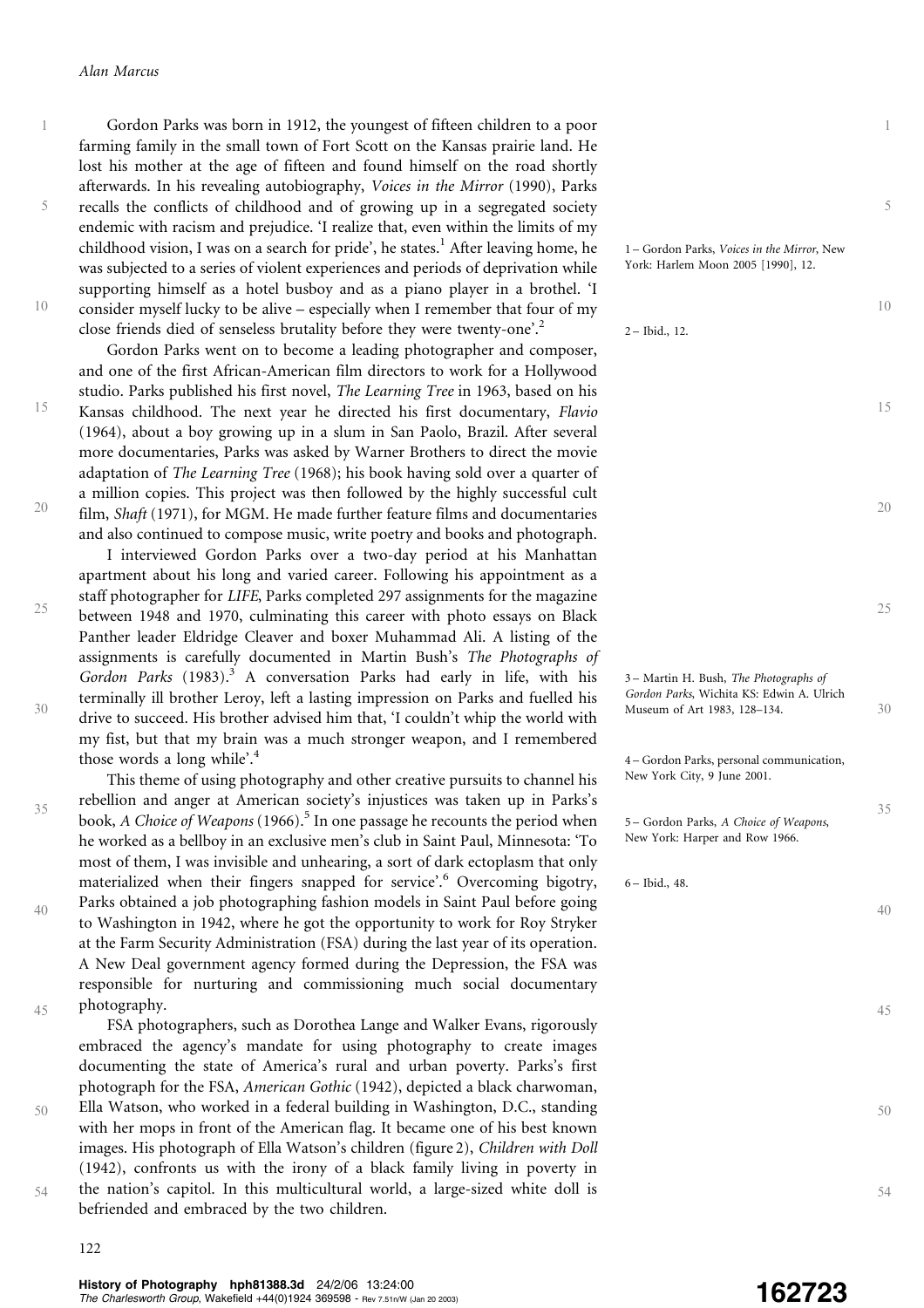Figure 2. Gordon Parks, Children with Doll, gelatin silver print, 1942.  $\oslash$  Gordon Parks. Courtesy of Howard Greenberg Gallery, New York. 1

5

10

15

 $20$ 

25

30

35

40

45

50

54



On an assignment with the Office of War Information, where Helen Levitt found work as an assistant editor in the Film Division, Parks photographed an African-American US Air Force squadron, and then moved to New York, where he embarked on a career as a fashion photographer. His first approach was to Harper's Bazaar magazine, where the art director, Alexey Brodovitch, informed him that, 'there is a very inflexible rule here in the Hearst organization that forbids our hiring Negroes'.<sup>7</sup> Roy Stryker put him in touch with legendary photographer, Edward Steichen, who gave him a contact at Vogue magazine. There Parks found a more receptive audience, and for the next five years he photographed top fashion models.

He then took his portfolio to the notoriously competitive offices of LIFE magazine. Wilson Hicks, LIFE's picture editor, asked Parks if he had a first project in mind. The young photographer suggested covering a gang war taking place in Harlem, and Hicks approved the idea, offering him five-hundred dollars. It was this photo essay that launched his career as a photojournalist and gained him a staff job. 'I shot that image (figure 1) with my 35mm camera and a sort of a long lens from the back of the room'.<sup>8</sup> Parks explained his approach when photographing Red and his gang: 'I tried to get lost, so they were not aware of my presence. I felt they would show more of their true feelings if I wasn't intruding upon them . . . at that point he'd forgotten that I existed'.<sup>9</sup> Red was the same age as Parks when he had to fend for himself and survive a series of dangerous and violent encounters. As he explained:

I could understand the desperation of the gang members in the first big story I did for LIFE — Red Jackson and his gang. I could understand their frustrations and their need for somebody to befriend them and explain to the rest of the world that they had problems. They didn't have anybody to back them up, or a mother or father, and they felt they were protecting themselves from death from another gang.<sup>10</sup>

For the next two decades, Parks continued to straddle two worlds, photographing the idealised beauty of high fashion while documenting the harsh realities of urban destitution. In one of his last photographic essays for LIFE, published in 1968, Parks documented the plight of the Fontenelle family 15

1

5

10

 $20$ 

35

30

 $40$ 

45

50

54

8 – Gordon Parks, personal communication,

10 – Parks, personal communication, 9 June

New York City, 10 June 2001.

7 – Parks, Voices in the Mirror, 120.

 $9 - 1$ hid.

2001.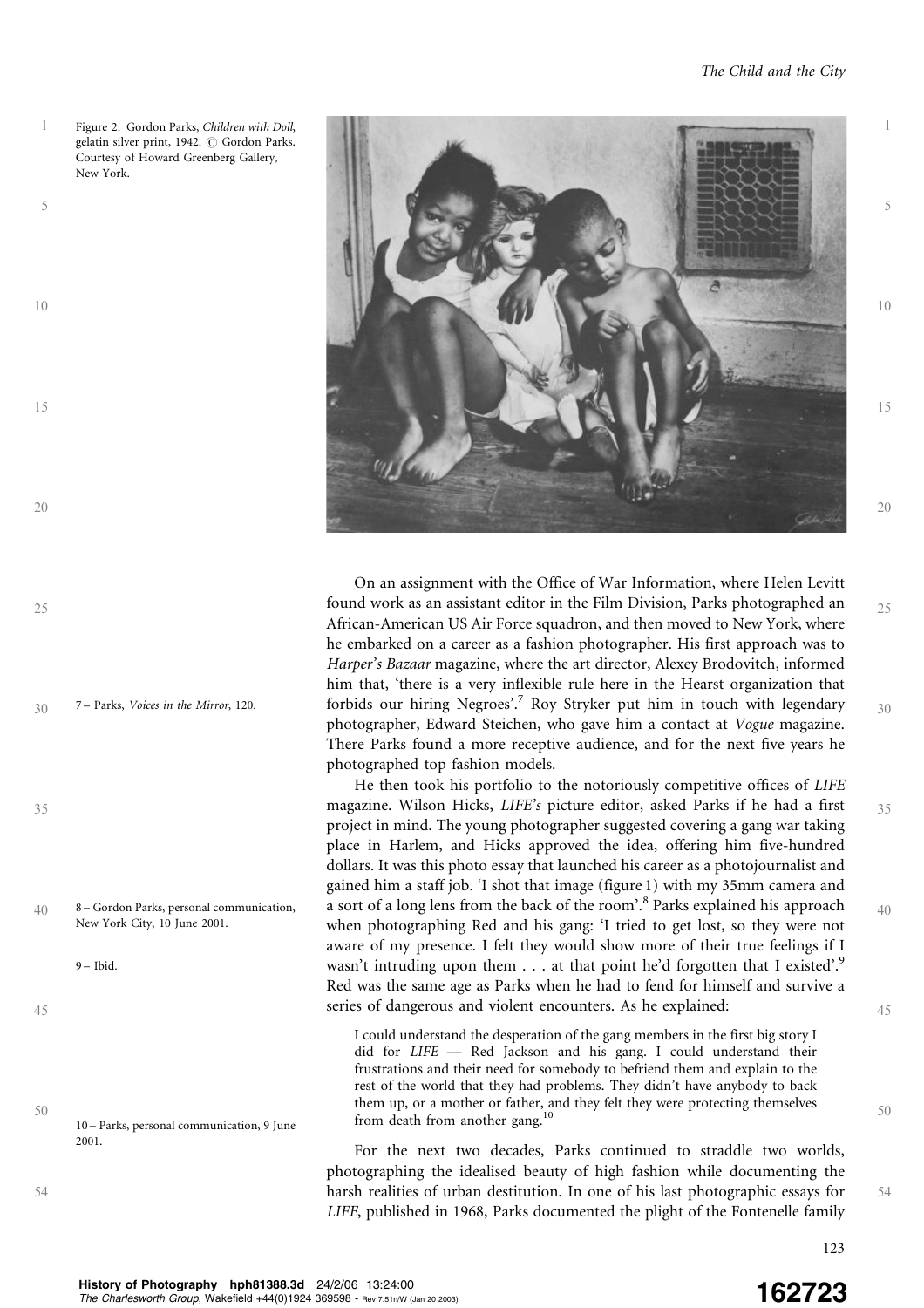### Alan Marcus

1

15

20

(figure 3), who survived in a Harlem tenement building. The picture evokes New York urban images of white poverty from the previous century as seen in Jacob Riis's work, such as The Man Slept in This Cellar for about Four Years (1890). As with Riis's picture of Baxter Street Alley in Mulberry Bend, New York

(1888), the alley walls which surround and oppress the Fontenelle children, underscore their poverty, and the unforgiving bleakness of their environment. This is not a site of hope or prospect. Parks found a subject to help explain the social, economic and political frustration of many African-Americans at the time of the 1968 race riots, following the assassination of the Reverend Martin Luther King, Jr. 5 10

Seeing this family's circumstances as a way of objectifying African-American anger at the time, conferred 'upon photography a guarantee of realism', as Pierre Bourdieu defined it, such that 'society is merely confirming itself in the tautological certainty that an image of the real which is true to its representation of objectivity is really objective'.<sup>11</sup> In all three of these images, Gordon Parks has cast and visualised the city in terms of how it can harbour

11 – Pierre Bourdieu, 'The Social Definition of Photography', in Photography: A Middlebrow Art, ed. Pierre Bourdieu, et.al. Cambridge: Polity Press 1996, 77.

Figure 3. Gordon Parks, Fontenelle Children outside Their Harlem Tenement, gelatin silver print, 1967. © Gordon Parks. Courtesy of Howard Greenberg Gallery, New York.



124

History of Photography hph81388.3d 24/2/06 13:24:05 History of Photography hph81388.3d 24/2/06 13:24:05<br>*The Charlesworth Group*, Wakefield +44(0)1924 369598 - Rev 7.51n/W (Jan 20 2003) **1627 - 162 1641 1627 23** 

1

5

10

15

 $20$ 

 $25$ 

30

35

40

45

50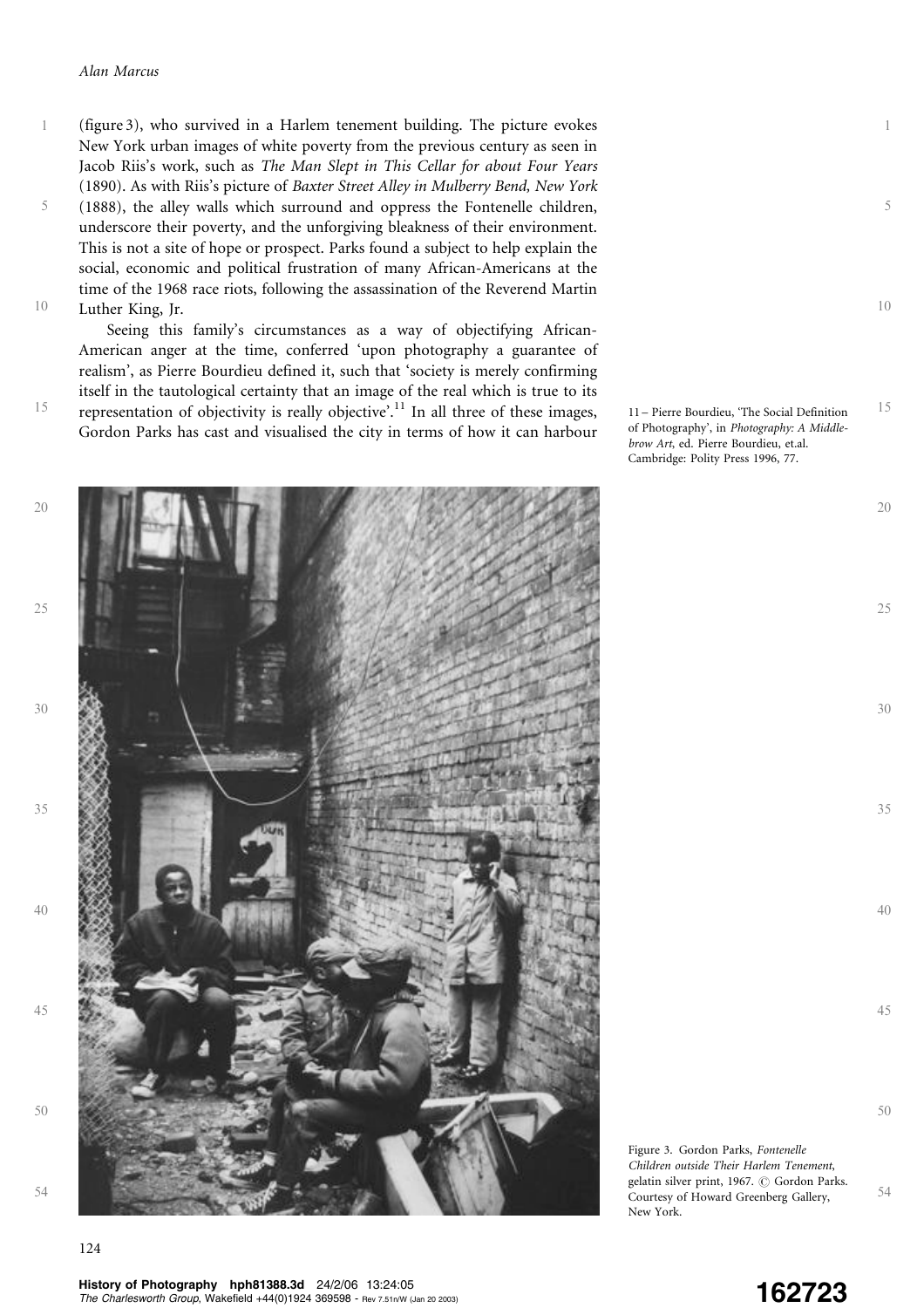5

10

15

poverty, close-off people from avenues of opportunity and impoverish the human spirit.

# Jerome Liebling

Jerome Liebling's photograph, Boy and Car, New York City, 1949 (figure 4), offers a poignant image of a boy of perhaps seven or eight, standing on a patch of urban pavement. The pavement's circular, slightly raised form suggests a kind of pedestal. The pedestal is ragged at the edges; like an island it provides and defines the child's territory. The concrete is cracking and one of the cracks leads directly to the boy's dilapidated right shoe. Though laced up, the shoe has come lose from its sole, its moorings. Liebling suggests that this boy's position is tenuous despite his efforts to appear composed. The background tableau of a black car, with its stylish, sweeping fender and white wall tyre, provide the context of a capitalist, consumerist society, which the boy can aspire to, but which he is unlikely to succeed in, or even survive. Unlike Red Jackson, this boy confronts the camera directly, engaging our gaze. He looks proud but bewildered, as if imploring us to provide answers, clues and perhaps sustenance.

Jerome Liebling was guided by the view of Walker Evans that documentary photography 'must evoke a sense of the photographer's personal values and his or her distinctive insight'.<sup>12</sup> Although the photograph provides limited clues to indicate whether this setting is urban, or simply a small town, Liebling chooses to dismiss any doubt by adding the place to his title. The image recalls the photographs of Dorothea Lange, made during the Great Depression in rural America, of families living in poverty, such as Damaged Child (1936). In Liebling's photograph the viewer is struck by the odd juxtaposition of a man's hat on the boy's small head. The hat is too big for him, but it provides  $20$  $25$ 



15

1

5

10

 $20$ 

12 – Caroline Hartwell, Foreword, in Jerome Liebling, The People, Yes, New York: Aperture 1995, 4.

25

30

35

40

45

50

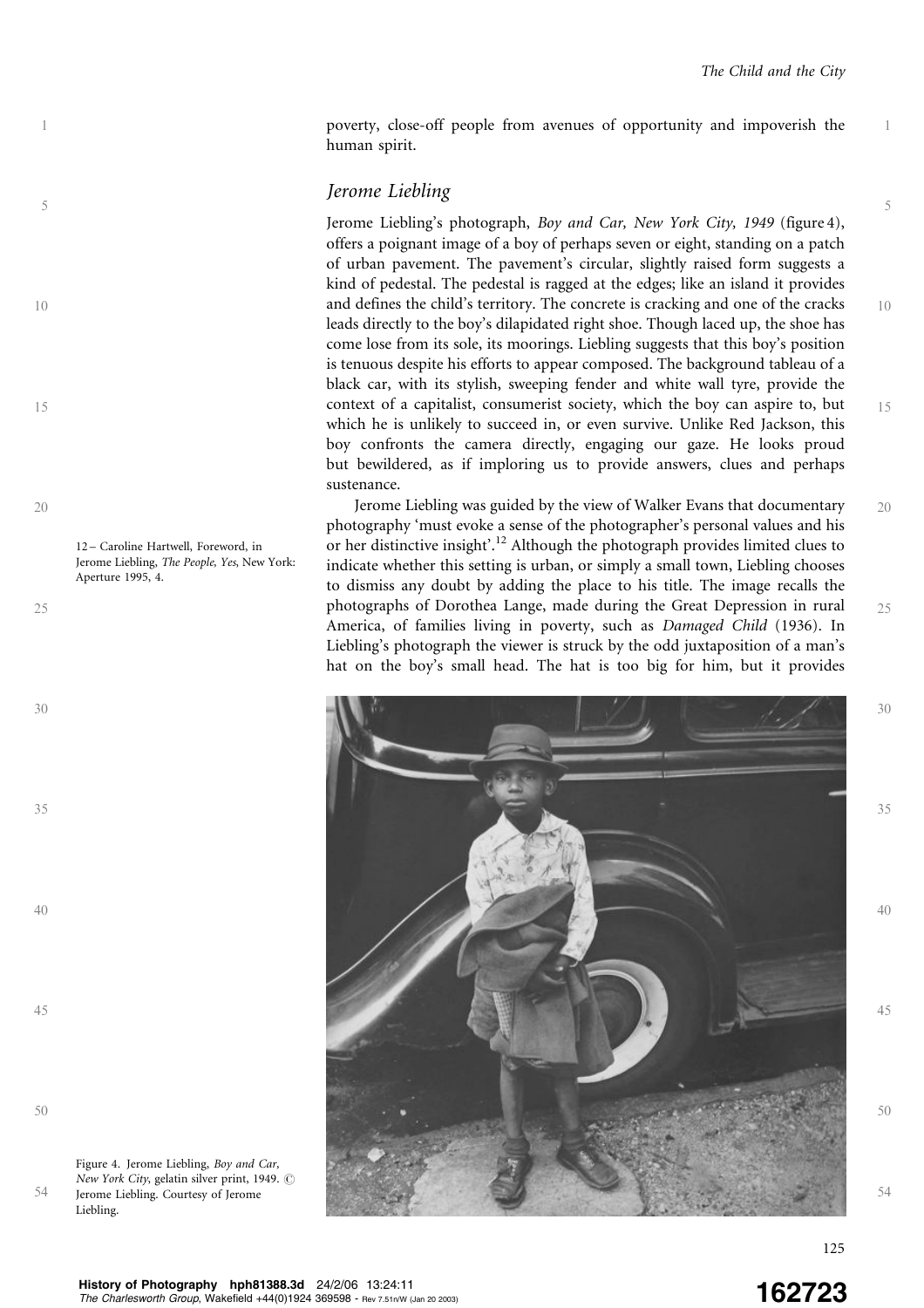- protection and status. He is not man enough for it and we feel he has little choice but to grow up rapidly if he wishes to thrive. With its rumpled band, the hat looks like the kind you would see worn by a gambler to a racetrack. The notion of leisure pursuits is also emphasized in the boy's shirt, which has hockey motifs on it. The unusual juxtapositions include the child wearing a pair of shorts, yet carrying a heavy coat. 'Liebling reveals an extraordinarily practiced eye', observes historian Estelle Jussim, 'for the touching foibles of humanity'.13 1 5
- I interviewed Jerome Liebling at his home in Amherst, Massachusetts where he taught for years at the unconventional Hampshire College, where students receive no grades. I suggested to him that the image of Boy and Car inspires a variety of interpretations. He responded: 'What is the more powerful photograph — one that has the most direct, least complicated message, or one that has triggered the most narrative possibilities?<sup>14</sup> There is a lively dynamic between subject and photographer in this image. 'He is curious about me', explains Liebling.<sup>15</sup> The viewer, too, squirms under the directness of the boy's gaze and curiosity. 10 15
- Jerome Liebling was born in Brooklyn in 1924, the son of poor immigrants. 'His mother had come from a small shtetl near Warsaw; his father from some anonymous town in the fluid Austro-Hungarian Empire'.<sup>16</sup> After serving in the army during World War II, he studied art at Brooklyn College under the guidance of Walter Rosenblum. The image of Boy and Car was emblematic of the kind of photographs which members of the Photo League, with its remit for social documentary photography, were encouraged to explore. The League was founded in the early 1930s in New York City, dedicated to advancing the use of photography in a socially conscious way.<sup>17</sup> The League played an important formative role in the work of Jerome Liebling, Helen Levitt and Walter Rosenblum, becoming for Liebling his 'ethical and artistic crucible'.18 Liebling took Boy and Car while enrolled in Paul Strand's (1890–1976) documentary photography class at the Photo League. During our interview, Liebling proudly produced a document and began to read it aloud: 20  $25$ 30

The League's Statement of Beliefs state that, 'Photography has tremendous social value, upon the photographer rests the responsibility and duty of recording a true image of the world as it is today. The Photo League's task is to put the camera back in the hands of honest photographers who will use it to photograph America'. Now that really intrigues me.<sup>1</sup>

Liebling, along with Levitt and Rosenblum devoted much of their efforts to photographing people in poor neighbourhoods, which mirrored the League's call to use photography to advance social change. The Photo League soon ran foul, though, of Cold War domestic politics and in 1947, the year that Jerome Liebling became an executive officer of the League, the Attorney General of the United States listed it, along with more than three-hundred other organisations, as 'subversive and un-American'. The Photo League was formally dissolved in 1952; however, its influence on Jerome Liebling's development as a photographer was tangible in the way he was inspired by both Paul Strand and Walter Rosenblum. Liebling recounts:

[I] was impressed with the ideas both men represented. Rosenblum led me through the streets and helped me to establish where my sympathies would lie. Strand had such extraordinary integrity and meaning in his vision [and both gave me] a deep concern for the tension created in combining plasticity and meaning.<sup>20</sup>

In contrast to the other three photographers, Liebling often chose to engage his subjects in the process of photographing them. As in Boy and Car, Liebling makes no attempt to obscure or deny his presence. He is not pretending to be 13 – Estelle Jussim, 'The Photographs of Jerome Liebling', in The Eternal Moment: Essays on the Photographic Image, New York: Aperture 1989, 210. 14 – Jerome Liebling, personal communication, Amherst, Massachusetts, 6 June 2001 15 – Liebling, personal communication, 6 June 2001. 16 – Jussim, The Eternal Moment, 207. 17 – See Anne Tucker, 'A History of the Photo League: The Members Speak', History of Photography 18: 2 (Summer 1994), 174– 184. 18 – Caroline Hartwell, Foreword, in Jerome Liebling, The People, Yes, New York: Aperture 1995, 4. 19 – Liebling, personal communication, 6 June 2001. 5 10 15  $20$  $25$ 30 35 40 45 50

20 – Jerome Liebling, The People, Yes, New York: Aperture 1995, 16.

54

#### 126

35

40

45

50

54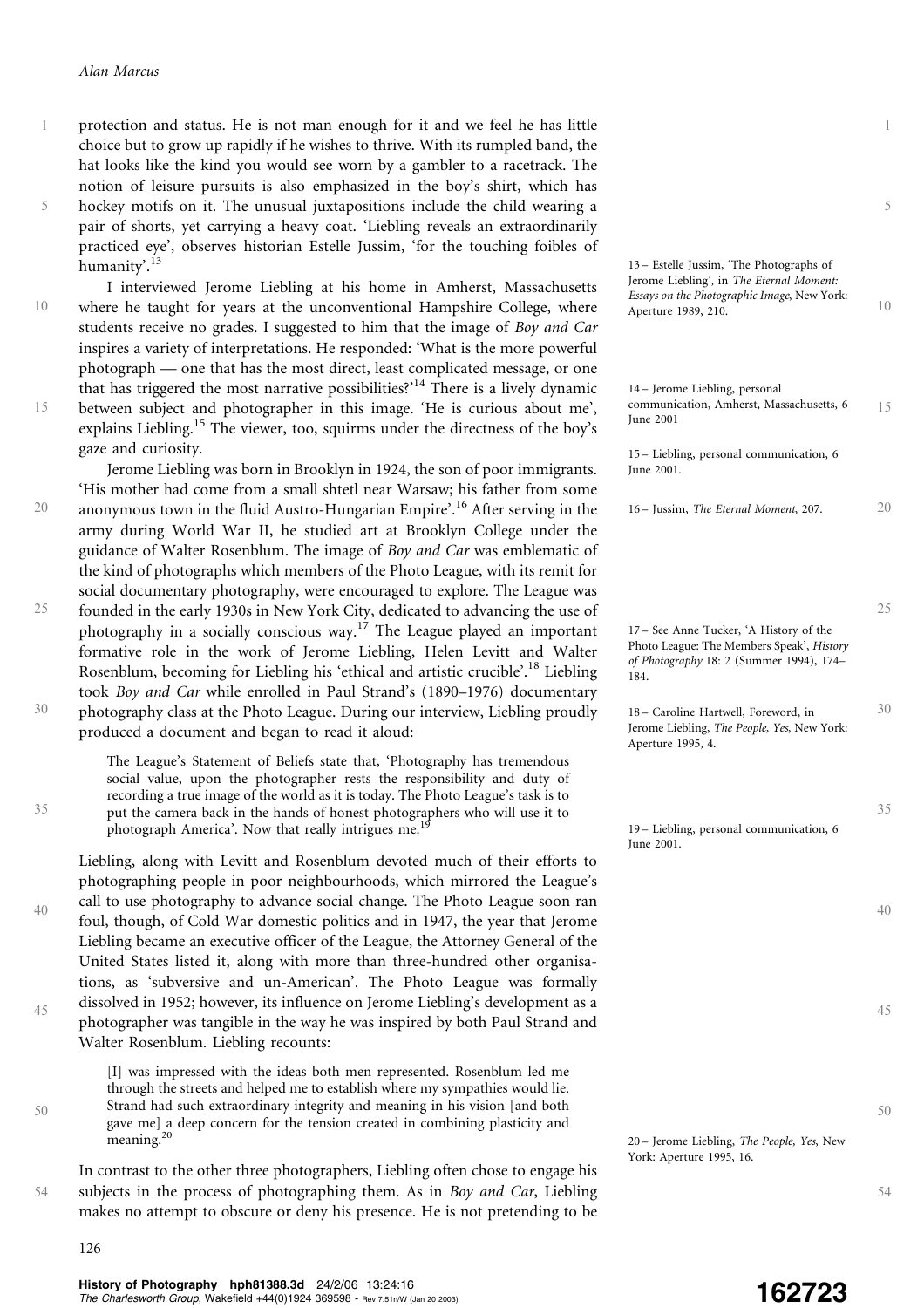5

10

15

 $20$ 

 $25$ 

30

35

40

45

50

 $54$ 

invisible or to be simply recording or capturing some objective truth. In this approach he follows his mentor Paul Strand. In Strand's photograph, The Family, View II, Luzzara, Italy (1953), the eyes of the central figures are fixed on the camera. We accept that photographer and subject are complicit in the representational process. Alan Trachtenberg elaborates on the nature of this relationship, finding that in Liebling's approach to his work, 'pictorial power arises from the desire to be with the world, not merely to record but to register the fact of one's own presence, to project one's self in the act of capturing a scene'.<sup>21</sup> Liebling took this stance of the unflinching gaze to a different level in his later works when he photographed abattoirs and human cadavers and in mental hospitals. As Tractenberg reiterates, 'Liebling's pictures are often difficult to look at, not easy to take'.<sup>22</sup>

# Helen Levitt

Born in Brooklyn in 1913 where she lived until the age of eighteen, when she started work for a photographer in the Bronx, Helen Levitt had her first solo exhibition at the Museum of Modern Art in 1943. In June of the same year she exhibited 'Pictures of Children' at the Photo League. Books of her photographic work include A Way of Seeing (1965), In the Street (1987), Helen Levitt (1991), Mexico City (1997), Crosstown (2001), and Here and There (2003).

Helen Levitt and Gordon Parks are approached the subject of children in the city using different methods. As a photojournalist, Parks would establish a rapport with the individuals and families featured in his photographs, spending time with them and ensuring a degree of trust before bringing out his camera. In contrast, Helen Levitt occupies an uninhibited, fragile, dance-like space to avoid imposing on her subjects and risk altering their natural behaviour. Parks explicitly creates a negotiated space, whether working with models or ordinary people, who invite his camera into their lives. In their own distinctive ways, both photographers achieve the elusive transparency of the observer, allowing us a privileged perspective of childhood candour.

Unlike Parks, some of Levitt's early photographs were featured in Harper's Bazaar, but she never published a picture in LIFE, electing instead to have her work reproduced in the magazines Minicam and PM's Weekly (whose editorial social reformist outlook extended to banning the use of advertisements).<sup>23</sup> As Sandra Phillips observes of Levitt, in what is one of the most astute and comprehensive introductions to a photographer's published portfolio: 'Although Levitt has chosen the active city streets as her prime subject and has had a special attraction to the uninhibited play of children, her photographs reveal an appreciation of privacy'.<sup>24</sup> The photograph, Untitled, New York, 1939 (figure 5), shows the cautious stance of small children who have ventured out of their home wearing Halloween masks. Levitt has managed to capture their timidity as they enter the cusp of public space and the uncertainties of the urban street. James Agee in his forward to A Way of Seeing (1965) suggests that this photograph is 'a definitive embodiment of the first walk into the world's first morning'.<sup>25</sup> Intended to mark a festive occasion and provide entrance to its engagement, the masks introduce an additional shield from the unwanted urban gaze of the stranger. In their neatly dressed attire the children exhibit a tacit understanding that the marginal space they occupy is still an extension of the family home. The stoop, outside the front door, allows them a raised vantage point from which to survey 'the active street'. In images such as these, Helen Levitt seeks and captures the nuance of city street life.

Manhattan neighbourhoods, such as Spanish Harlem, the Lower East Side, and the western edge of the mid-town, and the children resident in them, are the primary terrain of Levitt's photography. Unexpectedly, Adam Gopnik in his

127

21 – Alan Trachtenberg, 'How Little Do My Countrymen Know', in Jerome Liebling Photographs, Amherst: The University of Massachusetts Press 1982, no page. 10

22 – Ibid.

15

1

5

 $20$ 

- 25
- 30
- 23 Sandra Phillips, 'Helen Levitt's New York' in Helen Levitt, ed. Sandra Phillips and Maria Morris Hambourg, San Francisco CA: San Francisco Museum of Modern Art 1991, 24. 35
- 24 Ibid., 15. 40
	- 25 James Agee, Introductory essay, A Way of Seeing, Durham NC: Duke University Press 1989 [1965], xiv.
- 50

45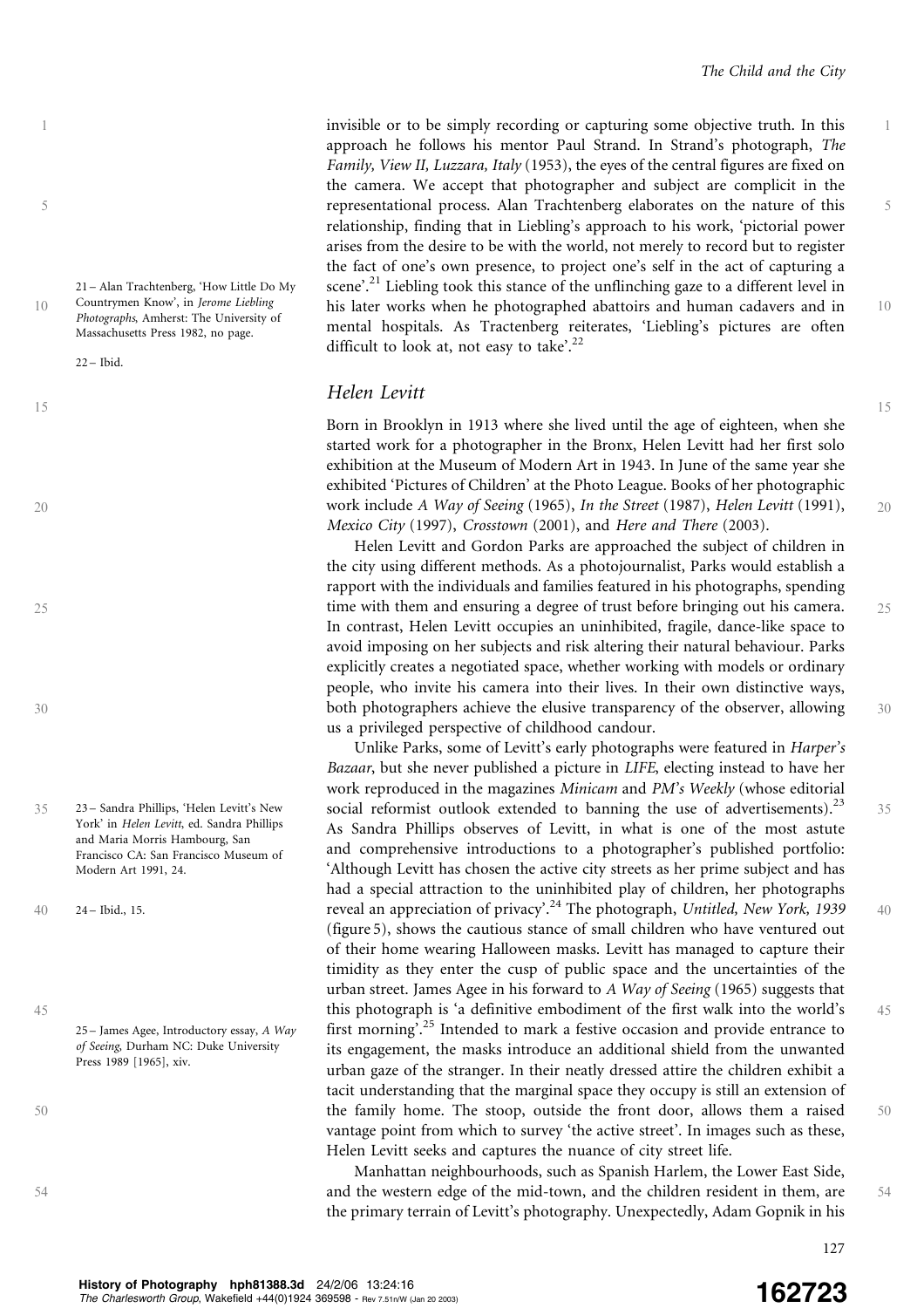20

40

45

50

54

1

5



Figure 5. Helen Levitt, Untitled, New York, 1939, gelatin silver print.  $\odot$  Helen Levitt. Courtesy of Laurence Miller Gallery, New York.

1

5

10

15

 $20$ 

26 – Adam Gopnik, Introduction, Here and

There, New York: Powerhouse Books 2003,  $25$ 

30

| 28 – Susan Sontag, <i>On Photography</i> , New | 40 |
|------------------------------------------------|----|
| York: Penguin 1977, 99.                        |    |

| ٠<br>٠ |             |
|--------|-------------|
| ٠      | I<br>$\sim$ |
|        |             |

50

54

27 – Phillips, Helen Levitt, 17. York: Penguin 1977, 99.

8.

forward to Here and There (2003), cites Helen Levitt as saying: 'People think I love children, but I don't, not more than the next person. It was just that children were out in the streets'.<sup>26</sup> In the photograph, Untitled, New York, 1940 (figure 6), a group of children hold the frame of an oversized mirror, whose broken shards lie at their feet. One of the young boys, sitting atop his tricycle, is framed within the larger frame. The boy becomes the subject of a picture within a picture, as the other children serve as assistants, holding up the frame, which serves to focus our attention on him and isolates his captured pose from those on the periphery of the looking glass. We discern that it is a summer's day and the boys are from different ethnic groups. The white boy on his tricycle is neatly clothed, the boy holding the frame is naked from the waist up, and an African-American boy wears a badly torn shirt. They appear oblivious to difference and are united in their multicultural interaction. This meditative image is emblematic of the way 'Levitt's photographs reveal children of various ethnic and racial backgrounds in harmonious play'.<sup>27</sup> Although at the time the photograph was taken sectors of US society were still heavily segregated, this picture and others like it, offered an alternative multicultural ideal. Levitt enters as one of the new modernists, who, as Susan Sontag asserted, 'want a camera  $25$ 30 35

eye that is not piercing but democratic'.<sup>28</sup> In this photograph a tableau of shops and signs are seen behind the children, advertising a laundry, soft drinks 7Up and Coca Cola, kerosene, ice, coal and a shoe repair store. The adults stand to the side, against the store front facades, almost entirely oblivious to the children's activities. These symbols of consumerism and the role of the adults appear benign. They neither comment on nor interfere with the group's activity. The actions of the children, although given prominence by virtue of the discrete intimacy of the photographer to her subject and the quirkiness of their activity with the mirror, are harmoniously integrated within the urban life of the street. The youngsters are not aware of the photographer standing beside them. The boys are at ease in their neighbourhood environment. These children are not at risk and there is no suggestion that they are insecure about their task with the mirror, or their status on the street. Their near invisibility, as the broken mirror has become invisible, promotes a sense of the children's organic, integrated role within the urban setting.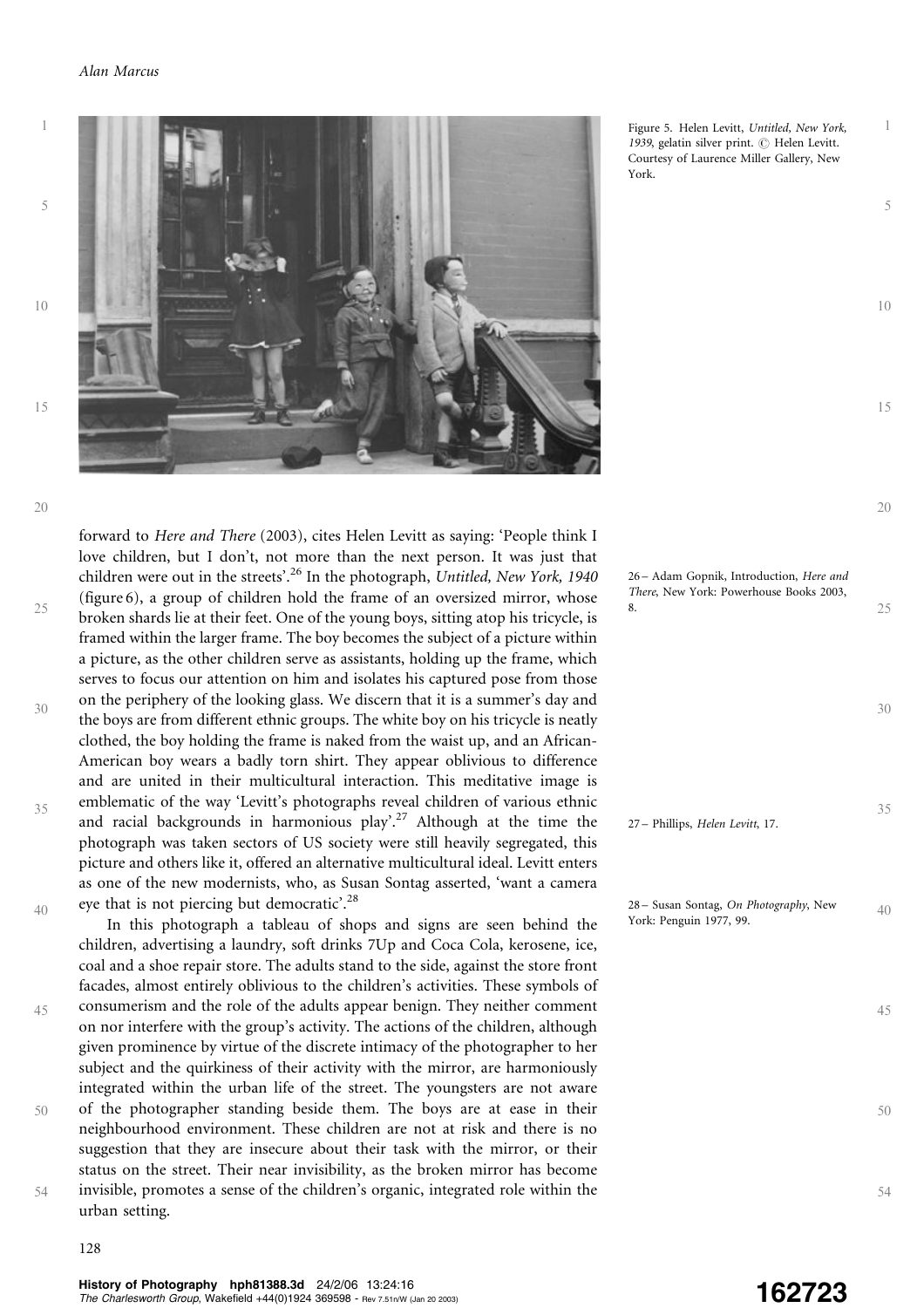5

10

15

 $20$ 

 $25$ 

30

35

40

45

50

54

Figure 6. Helen Levitt, Untitled, New York, 1940, gelatin silver print. © Helen Levitt. Courtesy of Laurence Miller Gallery, New York. 1



- 10
- 
- 15
- 
- $20$
- 
- 
- 25
- 
- 30
- 
- 35

40

29 – Francine Prose, Introduction, Crosstown, New York: Powerhouse Books 2001, 6.

50

54

45



31 – Maria Morris Hambourg, 'Helen Levitt: A Life in Part' in Helen Levitt, ed. Sandra Phillips and Maria Morris Hambourg, San Francisco CA: San Francisco Museum of Modern Art 1991, 48.

Helen Levitt's subtle and curious images of childhood are never sentimental or nostalgic, and she avoids turning her subjects 'into noble heroes of poverty and desolation'.<sup>29</sup> The photograph, Untitled, New York, 1940, was taken in Yorkville on the Upper East Side of Manhattan, where Levitt lived, as did her friend Walker Evans. She agreed to an interview which took place in her New York City Greenwich Village apartment. I began by asking her about the profound influence of Henri Cartier-Bresson on her work. After attending his 1935 exhibition at the Levy Gallery in New York City, she recalls 'being stunned by its originality and beauty', and for all of that year she decided to take no photographs. The following year she purchased the same small Leica he used.<sup>30</sup> The camera's inconspicuousness, coupled with a specially attached right-angle viewfinder was vital to her new strategy for photographing on the street. On occasion she accompanied Cartier-Bresson while he was photographing, and his interest in photography and surrealism was to infuse the approach to her own work. $31$  For Cartier-Bresson, the camera was 'a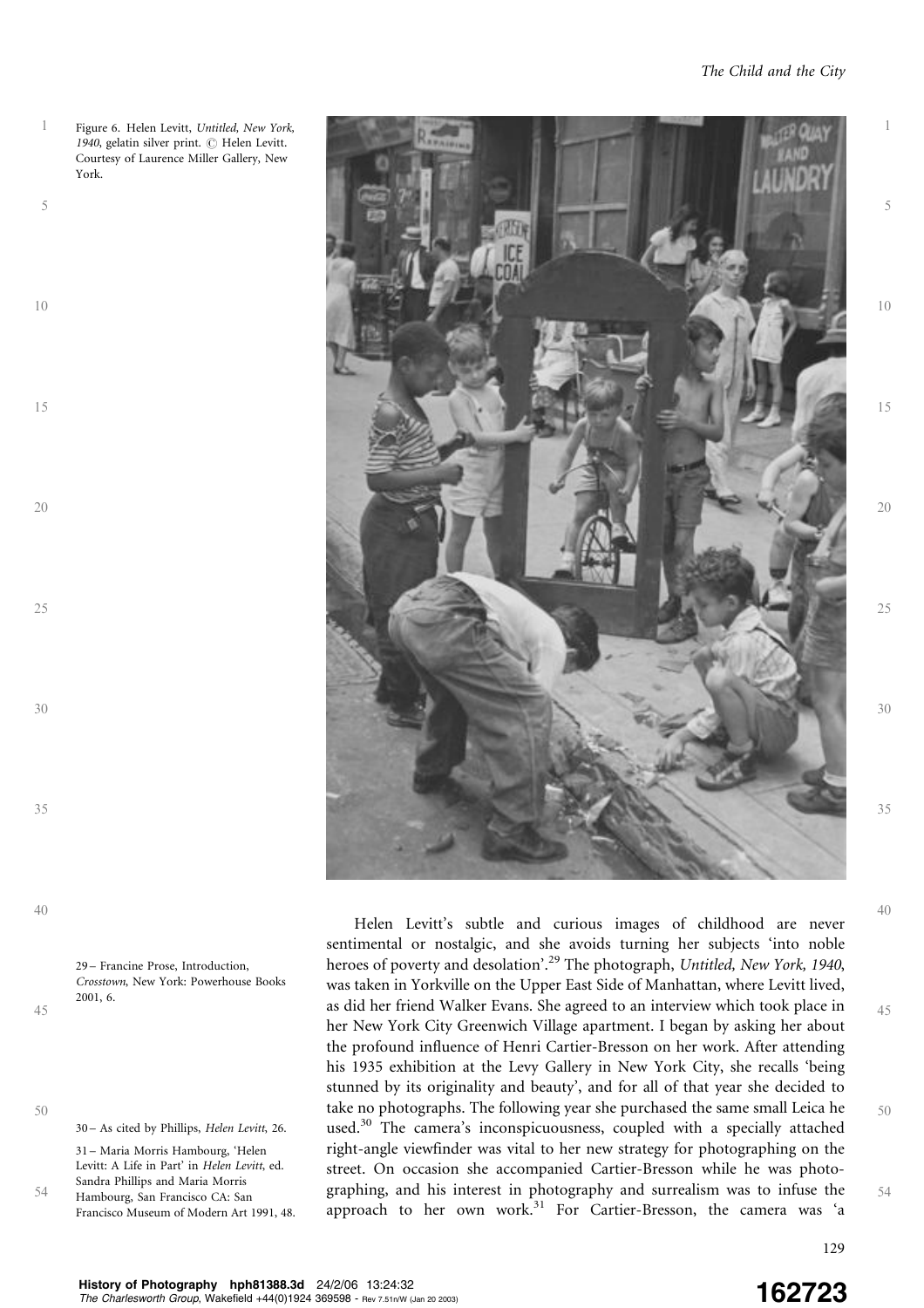### Alan Marcus

- sketchbook, an instrument of intuition and spontaneity', for he felt that 'photography is the simultaneous recognition, in a fraction of a second, of the significance of an event as well as of a precise organization of forms which give that event its proper expression<sup>'.32</sup> 1
- Some observers have referred to Helen Levitt's 'style uncoloured by style', which, if true, is of course a style in itself.<sup>33</sup> Like in Cartier-Bresson's Sunday on the Banks of the Marne (1938), we observe the quiet transparency of the photographer. Levitt achieves a similar anonymity, but her images instil candour through their undemonstrative character. Levitt also discussed the importance of 'capturing the moment' in the context of urban street photography, a genre she had pursued for almost seventy years, and also in her experimentations in film. Her lyrical short documentary film, In the Street (1952), made primarily in East Harlem with her close friends, the painter and art historian, Janice Loeb, and the novelist, poet, screenwriter, film critic, James Agee. The following is a partial transcription of that conversation: 5 10 15
- 

 $20$ 

 $25$ 

30

AM: How important is the moment?

HL: It's the essence of the photographic aesthetic.

AM: And how does that differ from capturing the moment in documentary film, or is it the same?

HL: The thing is that in photography it's reality, it has to be reality. If you make it up yourself, that to me is no longer an interesting photograph.

AM: How do you approach photographing children in a documentary way in the street?

HL: I see these kids playing in the lot, to me there's a potential there, so I'll go and hang around with them and see what they're doing. I'll look through the camera maybe, or maybe I won't. I'm waiting for the one split second when it's going to come together. Now, I might have walked by and seen this and got it, but you don't generally walk by and see that. You have to hang around and wait for them to create something that you capture.

AM: In doing street photography and sometimes when things may happen all of a sudden, is it a challenge being aware of your four corners of the frame in composing the shot?

HL: I don't think you think of the corners, you quickly try to get the essence of the image in the viewfinder and the corners take care of themselves. And very often you miss, and the corners come in too soon because it's so quick, you don't have time to fool around with it.<sup>34</sup> 35

In Levitt's photograph, Untitled, New York, 1939 (figure 7), five young boys, aged roughly seven to fourteen, play around the frame of a tall commercial doorway, adorned with Tuscan stone pillars. As in an earlier illustration (figure 6), a frame is created within a frame. The pillars and pedestal isolate the two large battered metal doors in the centre of the picture, underscoring, as with the 'Post No Bills' notice and barred windows, that this space is not intended for entertainment. Although we witness one boy hoisting himself to the top, it is hard to ascertain how the other three have managed to reach the cornice. A fifth boy is aware of their being watched. Hiding behind a pillar, he looks out at the photographer with a smile, rather than a sense of guilt at being caught engaging in dangerous behaviour. His expression indicates the innately pleasurable quality of their activity. 40 45 50

Our reaction to the scene is conditioned by the fact 'that children either occupy designated spaces, that is, they are placed as in nurseries or schools, or they are conspicuous, by their inappropriate or precocious invasion of adult territory'.<sup>35</sup> Here the children are transgressing acceptable physical boundaries, placing themselves at odds with society's efforts to protect and control children.

32 – Henri Cartier-Bresson, The Mind's Eye, New York: Aperture 1999, 15, 42. 33 – Phillips, Helen Levitt, 16.

10

1

5

15

 $20$ 

 $25$ 

30

35

40

45

50

34 – Helen Levitt, personal communication, New York City, 9 June 2001.

35 – James, Theorizing Childhood, 37. 54

130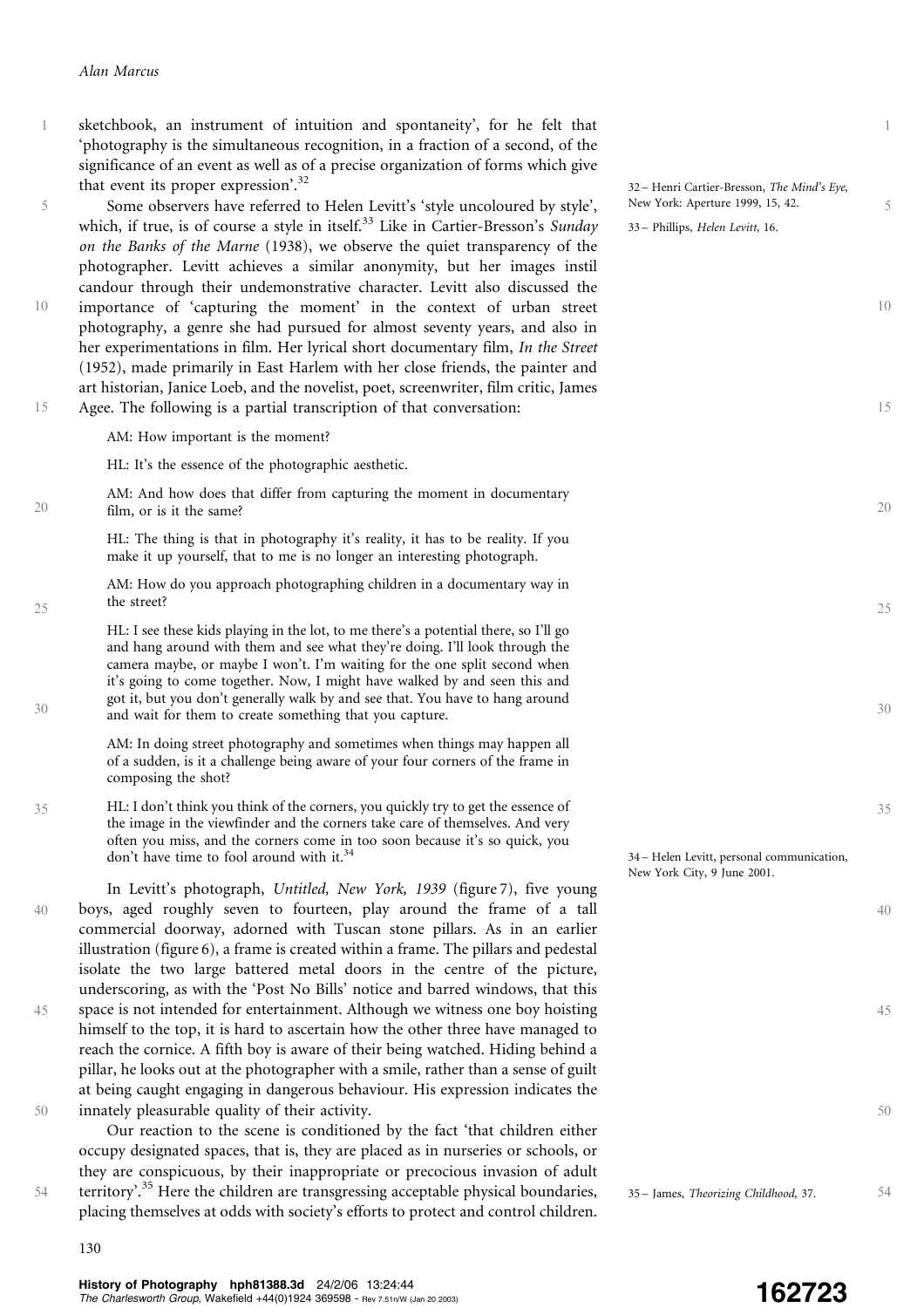Figure 7. Helen Levitt, Untitled, New York, 1939, gelatin silver print. © Helen Levitt. Courtesy of Laurence Miller Gallery, New York. 1



 $20$ 

5

10

15

25

30

35

40

45

36 – Prose, Crosstown, 9.

50

54



The viewer is instantly put in a position of concern for the children's safety, as two of the boys engage in a fight or mock fight on the slender cornice. With little to cling to, the boys could plummet to the concrete sidewalk, fifteen feet below. The children seem oblivious to the dangers of their urban setting.

The photographer has set out to 'shatter everything we think we know about conventional ideas of child safety'.<sup>36</sup> The youths and the photographer have blurred the distinctions of urban space and its intended uses. Their confident engagement has transformed the architectural purpose. The tenuousness of their survival may be apparent to the viewer, but not to the boys. As in the two previous examples of her work, the children have taken ownership of the urban space and dominant that space.

Levitt's images of children stand in contrast to those presented by Jerome Liebling. He has no wish to catch the child unawares. The boy in his photograph (figure 4) can take possession of how he wishes to be seen or

131

45

50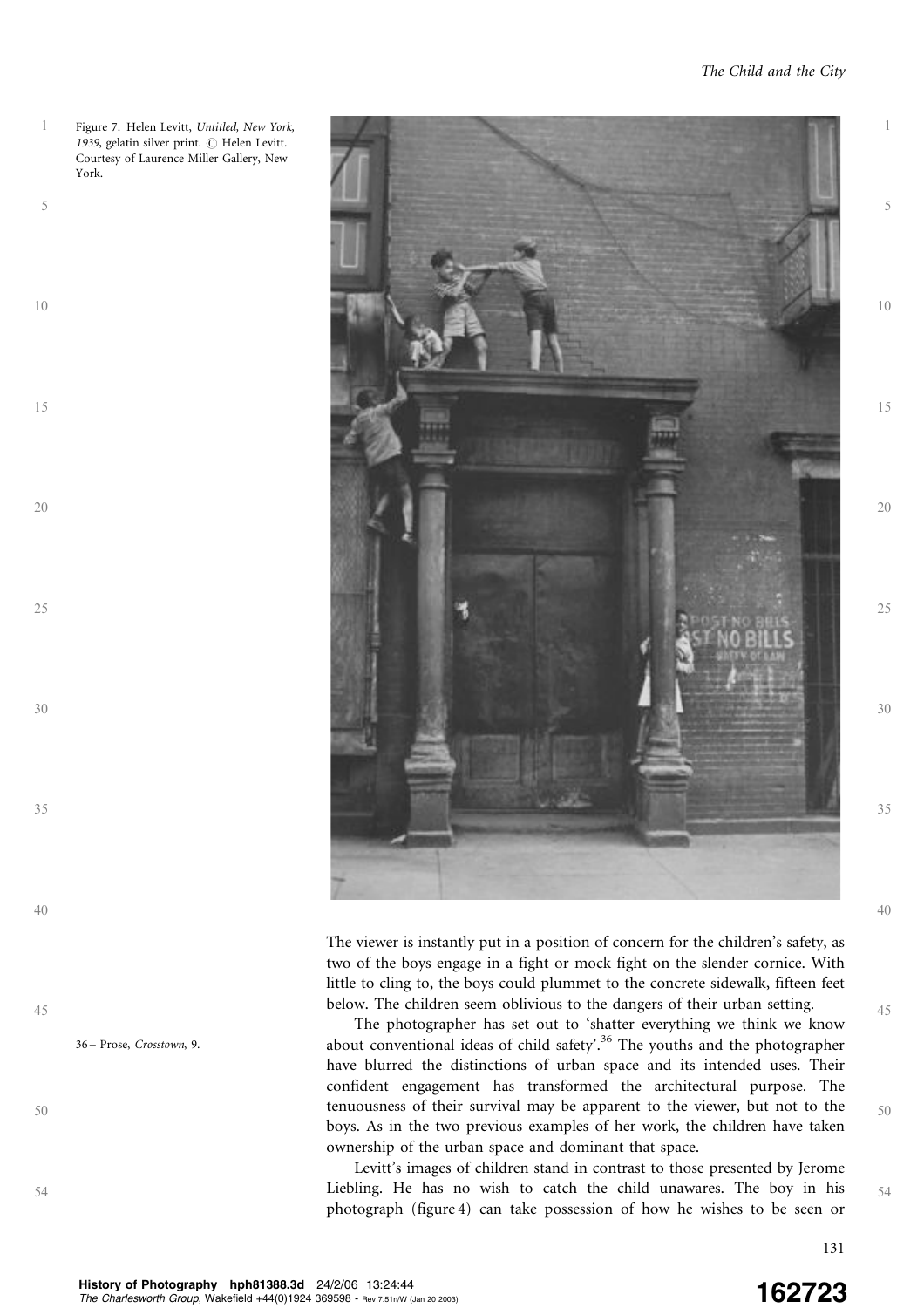whether he wishes his picture to be taken at all, but the general effect is uncomfortable to the viewer, as it is intended to be. In Liebling's photograph we gaze down at the boy, arguably objectifying him in the process, whereas Levitt either positions herself on their level or gazes slightly up at them in wonderment. The effect is immediate. At no time is the viewer greeted with the suggestion that Levitt is a moral or social judge to her subjects. Her camera becomes organic to the scene, casting her either as sympathetic observer, or as the confiding gaze of her subjects implies, that of participant observer.

10

1

5

Levitt places her child subject at the heart of the image. The photograph Untitled, New York, 1938 (figure 8), features a scene of two masked children and a tree. The surreal picture 'confuses the usual status and conventions of a photographic image with respect to reality. It introduces fantasy'.<sup>37</sup> Unlike in the previous picture, the children gaze upon the photographer, their faces hidden from view by white handkerchiefs. Their identities are masked to the



37 – David Bate, Photography and Surrealism, London: I.B. Tauris 2004, 29. 1

5

10

15

 $20$ 

 $25$ 

30

35

40

45

50

54

Figure 8. Helen Levitt, Untitled, New York, 1938, gelatin silver print.  $\odot$  Helen Levitt. Courtesy of Laurence Miller Gallery, New York.

132

History of Photography hph81388.3d 24/2/06 13:24:54 History of Photography hph81388.3d 24/2/06 13:24:54<br>*The Charlesworth Group*, Wakefield +44(0)1924 369598 - Rev 7.51n/W (Jan 20 2003) **1627 - 162 7 162 7 162 7 162 7**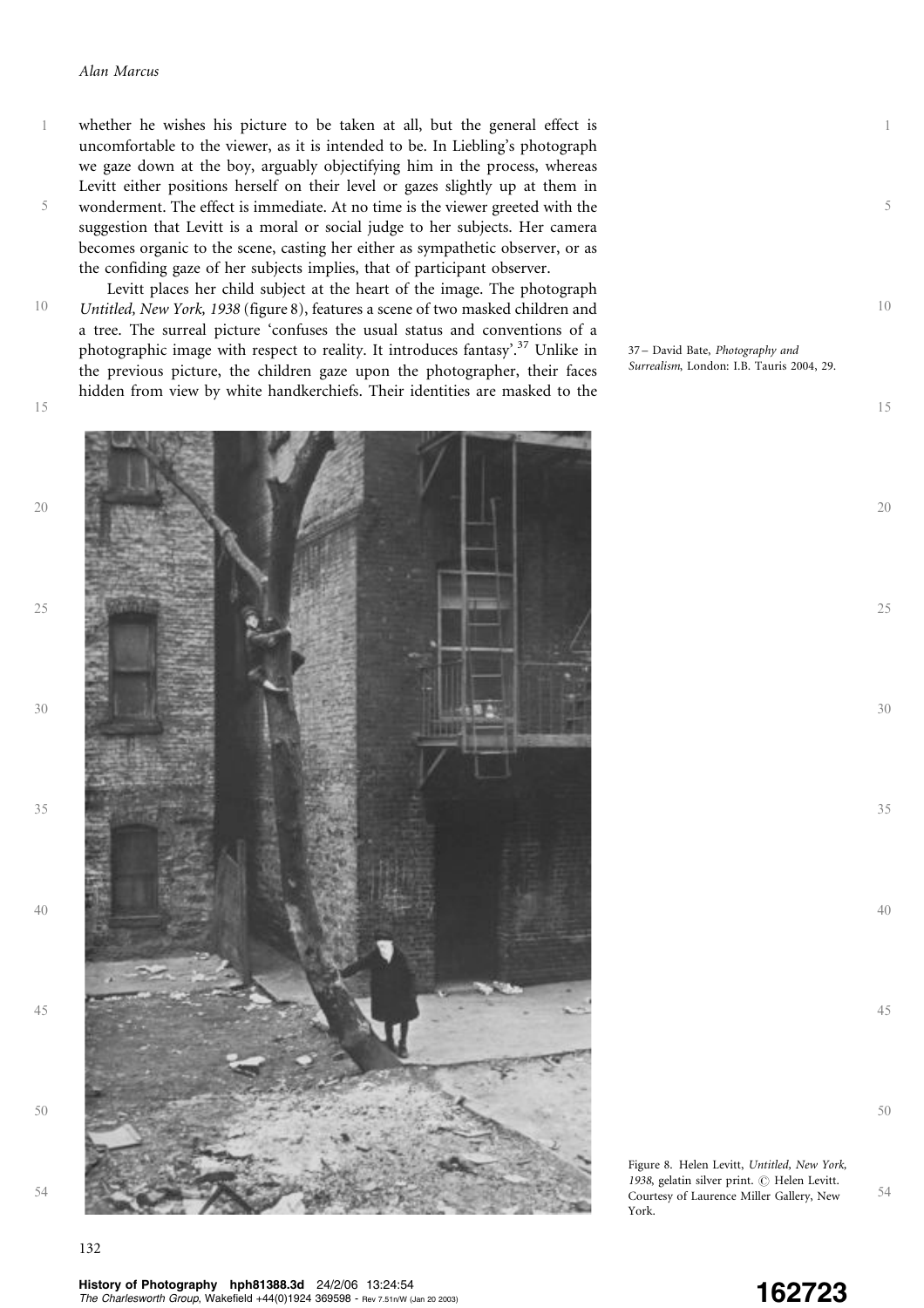5

10

15

 $20$ 

 $25$ 

30

38 – Gopnik, Here and There, 6–7.

39 – Agee, A Way of Seeing, viii.

5

1

10

15

 $20$ 

25

30

40 – Walter Rosenblum, personal communication, New York City, 12 June 2001.

35

40

 $41 -$ Ibid.

45

42 – Ibid.

50

54

43 – Shelley Rice, 'Walter Rosenblum: Paying Homage through Photography', Walter Rosenblum, Dresden: Verlag der Kunst 1990, 7.

viewer and we sense in this back lot that we have stumbled across a private act. In its surrealism, the image assumes the form of a 'disquieting pantomime', in which the scenes are 'fragments of a play whose first and last acts are elsewhere'.<sup>38</sup> Given the height of the lone tree, and the child attached to its upper reaches, we should feel a sense of peril for the children. Yet, the two figures comfortably inhabit the space.

As the children observe us from behind their ghost-like masks, we are the ones made to feel alien. The boy clings to the tree as if it were a last totem to the natural world, which otherwise eludes them. This is a place of bricks, dirt and refuse. The impoverishment of the setting underscores our alarm that this is not a safe haven for children. Their masks powerfully comment on a world many viewers would find antithetical to notions of childhood. The meditative intimacy of Levitt's photographs prompted poet James Agee to advocate that 'the artist's task is not to alter the world as the eye sees it into a world of aesthetic reality, but to perceive the aesthetic reality within the actual world'.<sup>39</sup> In turn, Helen Levitt's unobtrusive and meditative approach to photographing children uses the urban setting to offer the viewer cleverly transcendent images of childhood.

## Walter Rosenblum

Awarded the Purple Heart, the Silver Star, the Bronze Star, five battle stars and the Presidential Unit Citation, Walter Rosenblum was the highest decorated photographer in the US Army to serve in World War II. Assigned to the Signal Corps and working as a photographer and film cameraman, his images taken on the first assault on the Normandy beaches, such as D-Day Rescue (1944), and upon liberating Dachau concentration camp, are some of the most poignant documentary photographs of the war. 'I grew up in a poor family on the Lower East Side, the youngest of five children. My father was a very orthodox Jew whom I couldn't get along with, I had to go to the synagogue all the time. That was my life'.<sup>40</sup> Born in 1919, Rosenblum lost his mother at the age of sixteen during the height of the Great Depression, and shortly afterwards joined a camera club and enrolled in evening classes at New York's City College.

His new-found enthusiasm for street photography was vitalized through his association with The Photo League in the late-1930s. The League was devoted to encouraging social documentary photography, which it actively advanced through exhibitions and lectures. 'Our teacher was Paul Strand', Rosenblum recalled, 'and when I got involved with the Photo League, the aesthetics of photography had been largely obscured by the fact that we thought of ourselves as social photographers'.<sup>41</sup> Using the League's darkroom facilities and hired as the organization's office secretary, Rosenblum became editor of its in-house publication, Photo Notes. When I interviewed him at his New York home, Walter Rosenblum, then in his 80s, was still enthusiastic about the role of the League. He explained the immediate attractions of joining the organization: 'The Photo League was unique, it made my life. \$5 a year to join, 10 cents when you used the darkroom, and people around eager to help you'.<sup>42</sup> In 1941, not long before going off to war in Europe, he was appointed president of the Photo League. 35  $40$ 45

At the League's headquarters in a run-down manufacturing district of New York, Rosenblum came into contact with the leading photographers of the day, including Bernice Abbott, Ansel Adams, Henri Cartier-Bresson, Lewis Hine, Dorothea Lange, W. Eugene Smith, Paul Strand, Edward Weston and Weegee.<sup>43</sup> The education he received through these interactions, particularly with Lewis Hine, who became his mentor, had a profound impact on his

50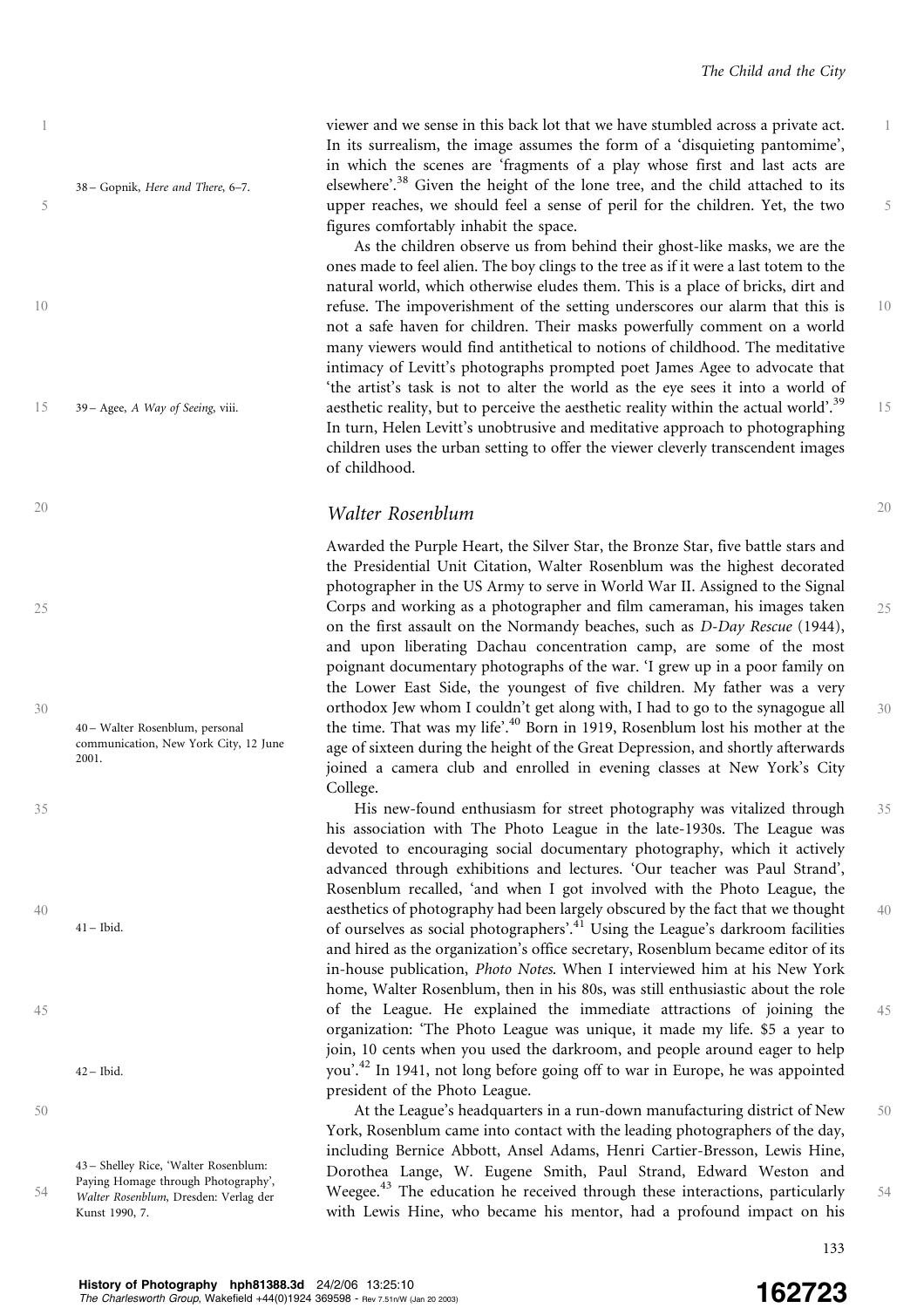5

10

15

photographic life. It was under the tutelage of Sid Grossman, as head of the Photo League's school and at a workshop he taught on documentary photography, that Rosenblum embarked on a project which became the Pitt Street Series, which he described as , 'the most important six months of his life as a photographer'.<sup>44</sup>

The photograph Girl in Swing, 1938 (figure 9) illustrates a refreshingly different attitude towards photographing children. The alienating element of danger, explored in the work of the other photographers, finds its place in this image only in the concern the viewer might have for the girl's safety, standing up while swinging precipitously high. The subject, though, shows delight and passion. The swing has reached its most extended height, her body is thrust forward, as if a bird taking flight, and her white dress symbolises her angelic weightlessness and grace. Set against the stark and dark architectural forms of the city, with the Manhattan Bridge towering above, the girl's engagement with the urban is one of exuberance and promise. The city becomes a source of amusement, and in the child's exhilaration the photographer witnesses and celebrates her transcendence over her environment. She has taken flight, while still tenuously bound to the city's existence.

Seeing the city as a site for positive childhood experiences is a theme projected by many of Walter Rosenblum's New York photographs, including the picture simply entitled, Friends (figure 10), taken on  $105<sup>th</sup>$  Street in 1952. The model of the parked car and the backdrop of the black sweep of its fender evokes Jerome Liebling's Boy and Car (figure 4), taken just a few years earlier. That is where the similarity ends. Instead of being placed on a ragged pedestal, these boys slouch against the car, transforming its role as a symbol of unattainable consumerism into that of a useful prop. The boys are engaged in looking at an object, oblivious to the presence of the photographer who situates himself close to their height. In place of the threatening city, a new urban environment emerges, one which welcomes a multicultural union between a white boy and black boy, uncaring of their racial differences. The city provides the backdrop for their interaction and friendship, as the title of the picture confirms. 20  $25$ 30

35

40

45

50

54



44 – Ibid., 15.

10

1

5

15

 $20$ 

 $25$ 

30

35

40

45

50

 $54$ 

Figure 9. Walter Rosenblum, Girl in Swing, gelatin silver print, 1938. C Walter Rosenblum. Courtesy of Walter Rosenblum.

134

History of Photography hph81388.3d 24/2/06 13:25:10 History of Photography hph81388.3d 24/2/06 13:25:10<br>*The Charlesworth Group*, Wakefield +44(0)1924 369598 - Rev 7.51n/W (Jan 20 2003) **1627 - 162 1641 1627 23**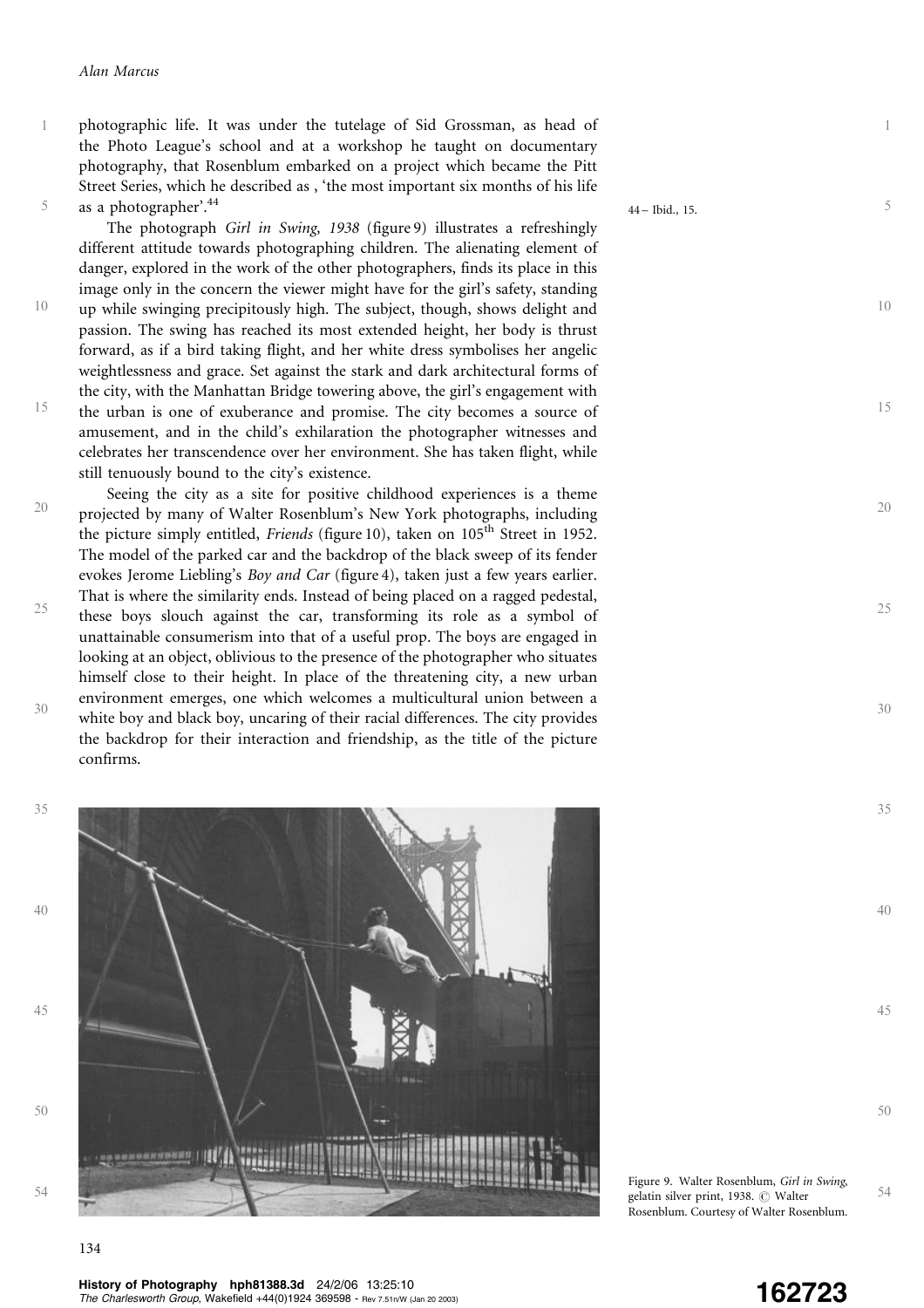Figure 10. Walter Rosenblum, Friends, gelatin silver print, 1952.  $\circled{c}$  Walter Rosenblum. Courtesy of Walter Rosenblum. 1

5

10

15

 $20$ 

25

30

35

40



# The Child and the City

In the photographs of Parks, Levitt, Rosenblum and Liebling, children are observed among bricks, tall buildings, back alleys and vacant spaces in determinedly unsentimental ways. While a number of the photographs prompt a link with the title of Anne Higonnet's book, Pictures of Innocence (1998), these photographs break from historical painting and Victorian photography which promoted a romanticized, idealized childhood.<sup>45</sup> In contrast to Joshua Reynolds' painting, The Age of Innocence (1788), or Charles Dodgson's photograph of Alice Liddell as the Beggar Maid (1859), these four photographers shun notions of sentimentality. These photographers present an unvarnished street childhood. The innocent child is an enduring concept, fuelled by the romantic images of Blake and Wordsworth. Here on the street, however, 'can be found the source of public standards for our demeanour towards children and for our expectations of policy and provision in relation to them. Essentially pure in heart, these infants are angelic and uncorrupted by the world they have entered'. <sup>46</sup> Nor have the photographers opted to present juxtaposed images of 'the good child' and 'the bad child', the pictorial tradition

45 – Anne Higonnet, Pictures of Innocence: The History and Crisis of Ideal Childhood, London: Thames and Hudson 1998. 45

- 50
- 46 Allison James, et. al., Theorizing Childhood, Cambridge: Polity Press 1998, 13. 54

135

 $40$ 

45

50